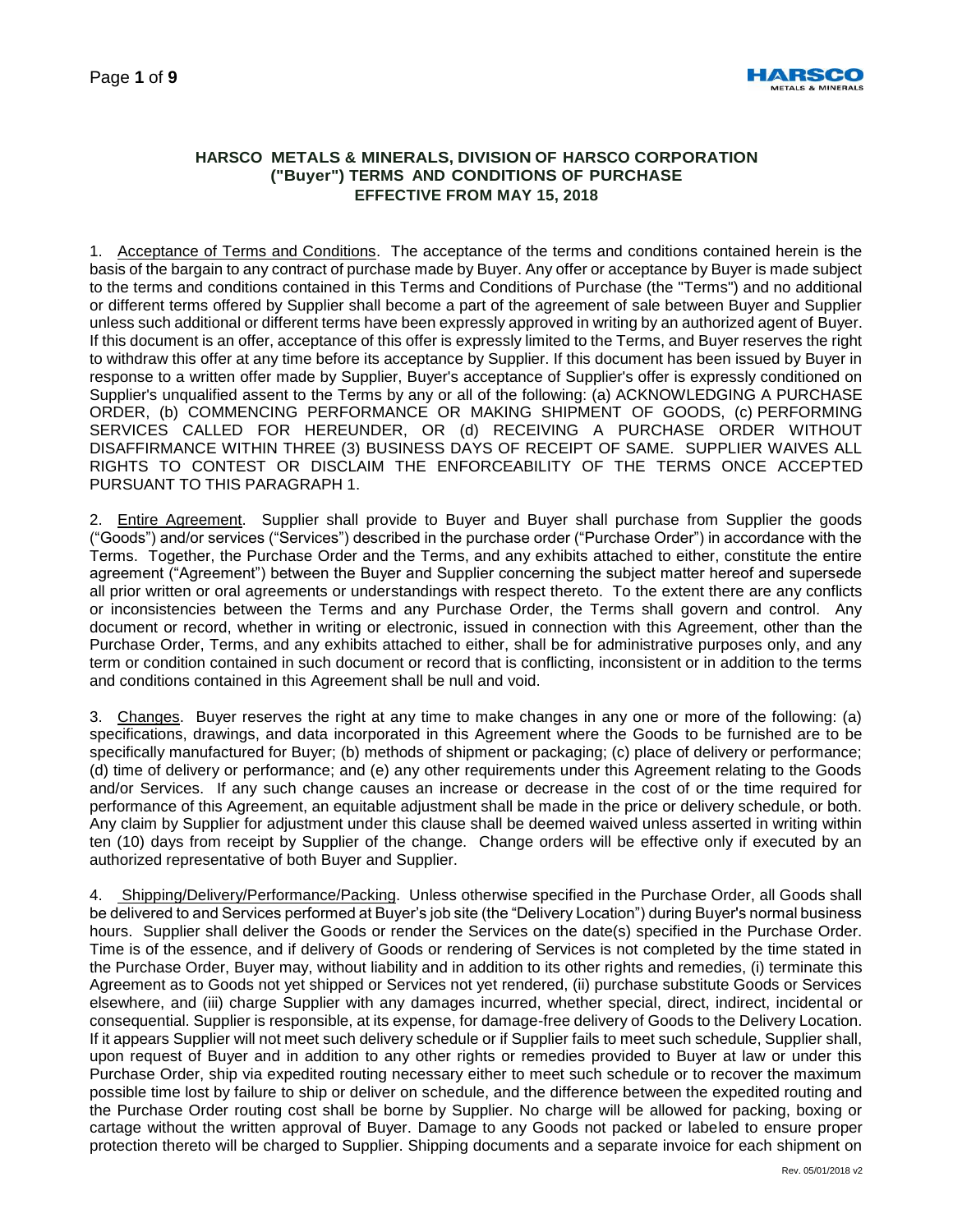

the Purchase Order must be mailed to Buyer's office issuing the Purchase Order on the day shipment is made. Packing lists must accompany each shipment. Each package, invoice, bill of lading and shipping notice must be marked plainly with Buyer's Purchase Order number.

5. Transfer of Title/Risk of Loss. Title and risk of loss shall pass to Buyer upon acceptance of Goods at the Delivery Location.

6. Inspection. Goods purchased are subject to inspection and approval at Buyer's destination. Buyer reserves the right to reject and refuse acceptance of any Goods that are not in accordance with applicable instructions, specifications, or other descriptions furnished or specified by Buyer, or with Supplier's samples or Supplier's warranties (express or implied). The quantity of Goods indicated on the Purchase Order must not be exceeded without prior written authorization from Buyer, and Buyer reserves the right to return for full credit any excess over the quantity called for in the Purchase Order. Buyer may charge Supplier for the cost of inspecting merchandise rejected pursuant to this paragraph. Goods not accepted will be returned to Supplier at Supplier's expense. Payment for any item delivered shall not constitute acceptance thereof. Buyer's count and weight shall be conclusive.

7. No Volume Commitment. No Exclusivity. Buyer may provide Supplier with a forecast but does not guarantee any minimum level of purchases, or that Buyer will necessarily acquire any, or all, of its requirements of the Goods and/or Services from Supplier. Nothing herein shall prevent Buyer from obtaining from a third party and/or independently providing Goods and/or Services that are the same as or similar to the Goods and/or Services provided hereunder.

8. Prices. The price of the Goods and/or Services is the price stated in the Purchase Order (the "Price"). No increase in the Price is effective, whether due to increased material, labor or transportation costs or otherwise, without the prior written consent of Buyer. All taxes are for the account of Supplier unless specifically and separately stated on the front of the Purchase Order and the invoice and accepted by Buyer in writing. No invoice will be rendered at a price higher than that stated on this Purchase Order unless authorized in writing by Buyer. No extra charges will be accepted against any Purchase Order without written approval of Buyer. Unless otherwise indicated on the face of this Purchase Order, shipping and handling costs are included in the amount set forth thereon.

9. Invoices and Payment. Supplier shall issue an invoice to Buyer on or any time after the completion of delivery and only in accordance with the Terms. Separate invoices for each Purchase Order are required with the Purchase Order number stated on the face of the invoice. No invoice shall be issued prior to the shipment of Goods, and no payment shall be made prior to receipt and acceptance of conforming Goods and invoice. Goods delivered and/or the Services performed will be paid upon receipt of a correct invoice (except for any amounts disputed by Buyer in good faith). Payment terms are net sixty (60) days or agreed upon terms as stated on the Purchase Order. The parties shall seek to resolve any such disputes expeditiously and in good faith. Supplier shall continue performing its obligations under this Agreement notwithstanding any such dispute. Supplier acknowledges and agrees that Buyer will not make payments to Supplier in cash or bearer instruments, or to an account in a country other than that in which the Services are performed or Goods delivered and that no payments will be made, directly or indirectly, through any trust, intermediate entity or other intermediary. Buyer may accept cash discounts on invoices if offered. Buyer interprets a percentage discount for payment within 15 days to mean that a discount will be granted if the Goods are accepted and paid within the specified number of days after receipt of both the product and the conforming invoice. Buyer makes no agreements to pay in such proposed shorter time frame. Any due date or discount date will be calculated from the date a conforming invoice is received by Buyer. Buyer accepts no charges on any invoices with respect to liquidated damages or delinquent charges. Without prejudice to any other right or remedy it may have, Buyer reserves the right to set off at any time any amount owing to it by Supplier against any amount payable by Buyer to Supplier.

10. Right to Audit and Inspect Records. Supplier shall maintain complete and accurate records relating to the provision of the Goods and/or Services under this Agreement, including records of the time spent and materials used by Supplier in providing the Goods and/or Services, in such form as Buyer shall approve. During the term of this Agreement and for a period of three (3) years thereafter, upon Buyer's written request, Supplier shall allow Buyer to inspect and make copies of such records and interview Supplier Personnel (as defined in this Agreement) in connection with the provision of the Services.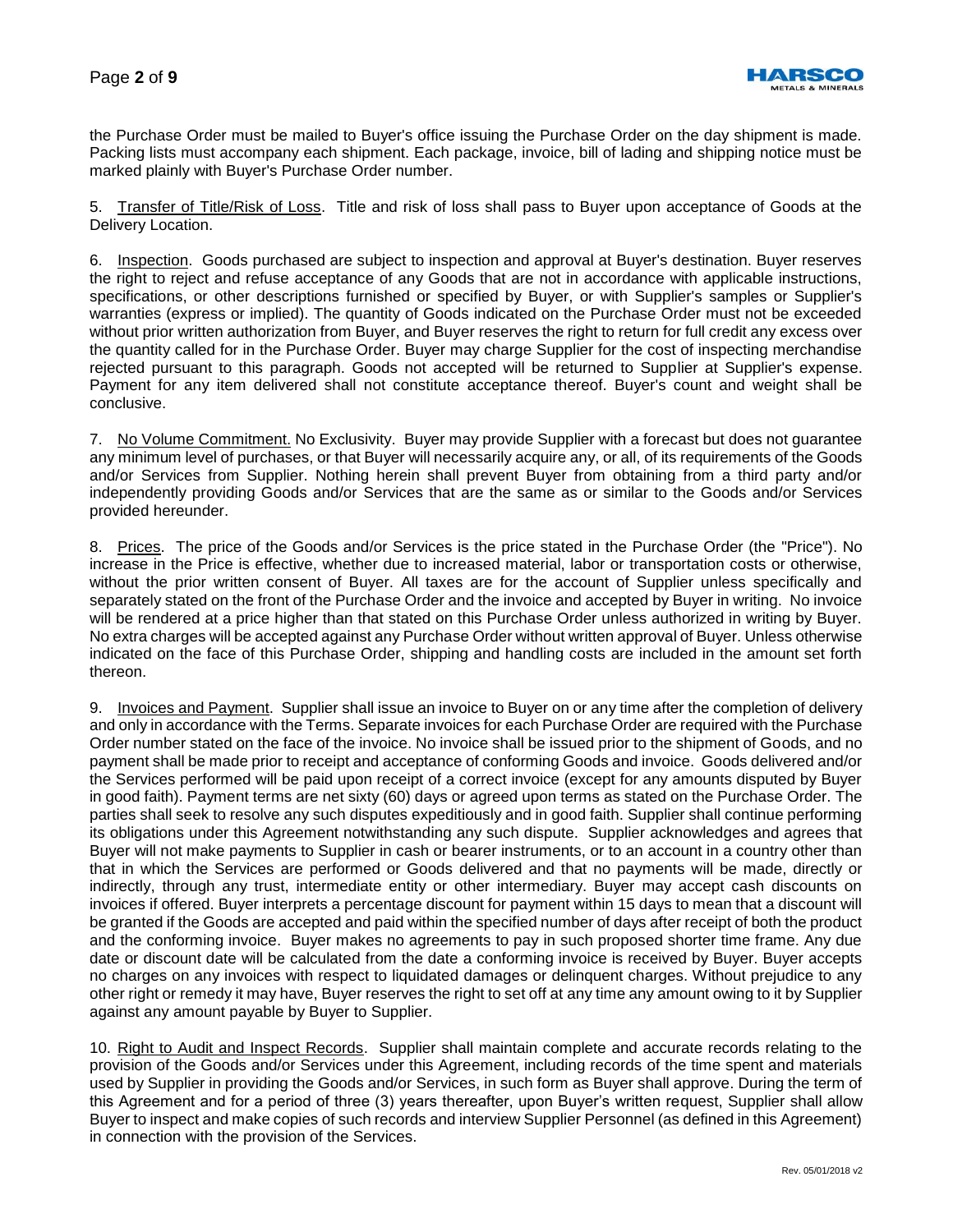

11. Subcontractors. Supplier shall obtain Buyer's written consent, which may be withheld in Buyer's sole discretion, prior to entering into agreements with or otherwise engaging any person or entity, other than Supplier's employees to provide any Services to Buyer (each, a "Permitted Subcontractor"). Buyer's approval shall not relieve Supplier of its obligations under this Agreement, and Supplier shall remain fully responsible for the performance of each such Permitted Subcontractor and its employees and for their compliance with all of the terms and conditions of this Agreement as if they were Supplier's own employees. Nothing contained in this Agreement shall create any contractual relationship between Buyer and any Permitted Subcontractor. Supplier shall require each Permitted Subcontractor to be bound in writing by the confidentiality and intellectual property assignment or license provisions of this Agreement, and, upon Buyer's written request, to enter into a nondisclosure or intellectual property assignment or license agreement in a form that is reasonably satisfactory to Buyer.

12. Limitation of Liability. Buyer's liability for breach of this Agreement will not exceed the difference between the resale price of any Goods or Services sold in good faith and in a commercially reasonable manner and the contract price for such materials, less expenses saved as a consequence of Buyer's breach. WHETHER FOR THE PURCHASE BY BUYER OF GOODS OR SERVICES UNDER THIS AGREEMENT, BUYER WILL NOT BE LIABLE FOR ANY CONSEQUENTIAL, INCIDENTAL, SPECIAL, DELAY, PUNITIVE OR LIQUIDATED DAMAGES OF ANY TYPE. NOTHING IN THIS PARAGRAPH RELIEVES SUPPLIER OF ITS OBLIGATION TO MITIGATE DAMAGES IT MAY INCUR AS A RESULT OF AN ALLEGED BREACH BY BUYER.

13. Warranty. Supplier warrants to Buyer that, at a minimum, for a period of twelve (12) months from installation of the Goods or eighteen (18) months from the date of delivery of the Goods to the Delivery Location, whichever occurs first, all Goods will: (a) be free from any defects in workmanship, material and design; (b) conform to applicable specifications, drawings, designs, samples and other requirements specified by Buyer; (c) be fit for their intended purpose and operate as intended; (d) be merchantable; (e) be free and clear of all liens, security interests or other encumbrances; and (f) not infringe or misappropriate any third party's patent or other intellectual property rights. Additionally, Supplier warrants to Buyer that (a) Supplier shall perform the Services using personnel of required skill, experience and qualifications and in a professional and workmanlike manner in accordance with best industry standards for similar services and shall devote adequate resources to meet its obligations under this Agreement; (b) Supplier is in compliance with, and shall perform the Services in compliance with, all applicable laws; and (c) the Services and deliverables will be in conformity in all respects with all requirements or specifications stated in this Agreement. Services will be warranted by Supplier for a one (1) year period following Supplier's completion of Services. These warranties survive any delivery, inspection, acceptance, or payment of or for the Goods by Buyer. These warranties are cumulative and in addition to any other warranty provided by Supplier or at law or by equity. Any applicable statute of limitations runs from the date of Buyer's discovery of the noncompliance of the Goods with the foregoing warranties. If Buyer gives Supplier notice of noncompliance with this Section 13, Supplier shall, at its own cost and expense, and at the convenience of and the direction of Buyer, within fifteen (15) days replace or repair the defective or nonconforming Goods and pay for all related expenses, including, but not limited to, transportation charges for the return of the defective or nonconforming Goods to Supplier and the delivery of repaired or replacement Goods to Buyer. Supplier shall extend all warranties of its vendors to Buyer, but by doing so; Supplier will not be relieved of Supplier's warranty obligations hereunder.

14. Indemnity. Supplier agrees to defend, indemnify, and save harmless Buyer from and against any and all judgments, claims and demands for loss of or damage to property, or injury or death to persons, including, without limitation, employees, officers and agents of Buyer except to the extent such loss, damage, injury or death results from Buyer's sole negligence or is due solely to the defects or failure of Buyer's equipment.

#### 15. Insurance.

Supplier, at its own expense, shall maintain insurance at all times during the terms of this Agreement, in the form of a Certificate of Insurance ("COI") acceptable to Buyer and provide written evidence of the insurance coverage prior to the commencement of the Agreement. Submission of the COI to Buyer is mandatory for any type of Services performed on a Buyers' job site. Supplier warrants that its insurers are accurately informed regarding Supplier's business activities and provides coverage for the following:

A. If Buyer purchases Goods and/or Services when Supplier will not be at Buyer's job site: The following coverages are required: (i) Commercial General Liability (including Products/Completed Operations and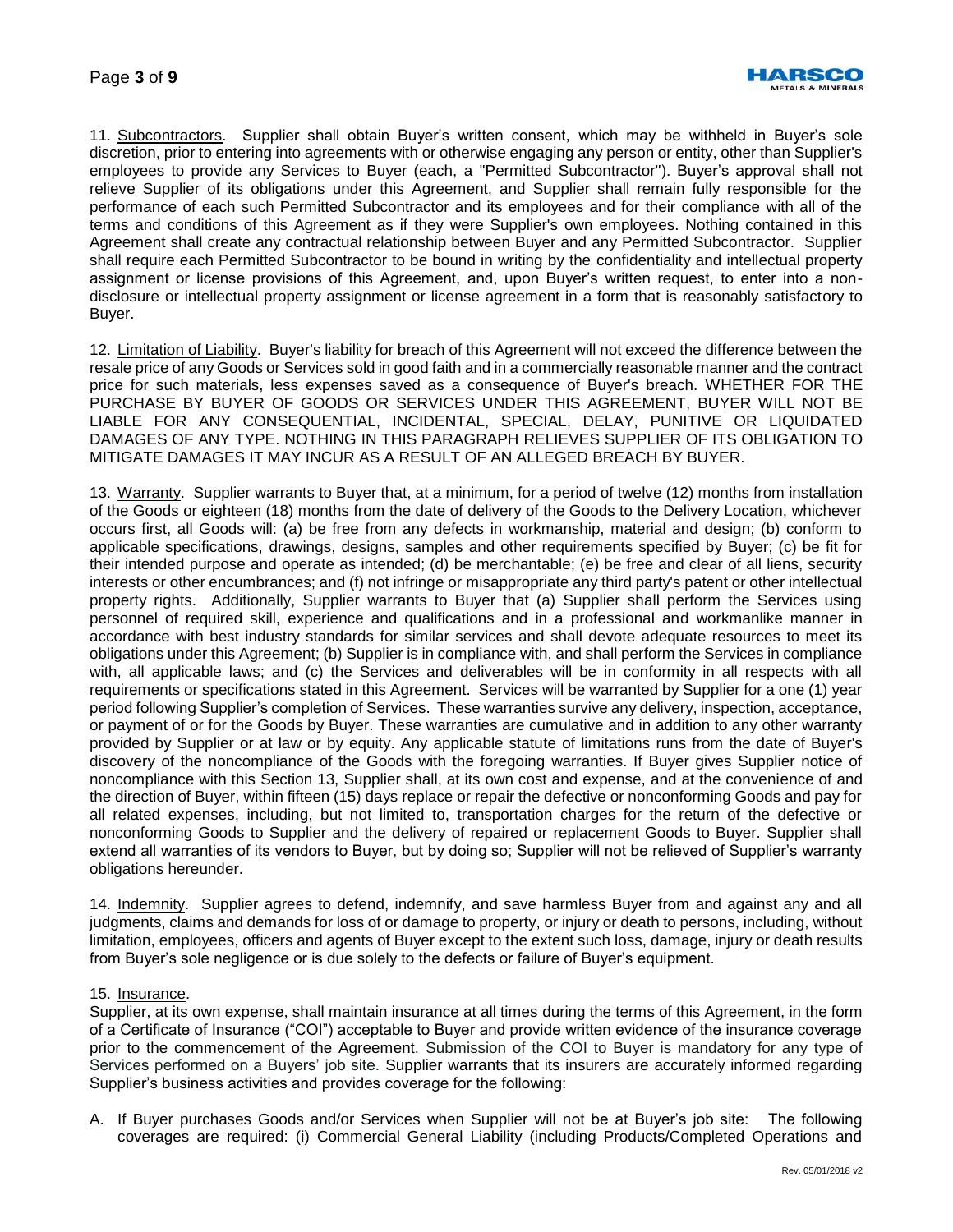

Umbrella/Excess Liability) insurance in an amount of not less than \$3,000,000 per occurrence and \$3,000,000 annual aggregate and (ii) all insurances detailed in Section 15D.

- B. If Buyer purchases Goods and/or Services, to be performed on Buyer's job site the following coverages are required: (i) Commercial General Liability (including Products/Completed Operations and Umbrella/Excess Liability) insurance in an amount of not less than \$3,000,000 per occurrence and \$3,000,000 annual aggregate; (ii) Automobile Liability including Bodily Injury and Property Damage Combined Single Limit in an amount not less than \$1,000,000 covering owned, non-owned and hired vehicles; (iii) Workers' Compensation and Employers Liability as per applicable statutory requirements or, where there are no applicable statutory requirements, in an amount not less than \$1,000,000 per accident; and (iv) all insurances detailed in Section 15D.
- C. If Buyer purchases IT Goods and/or Services only: The following coverages are required (i) Technology Errors and Omissions Insurance with limits of five million dollars (\$5,000,000) per claim and aggregate. For the avoidance of doubt, Supplier's Technology Errors and Omissions Insurance shall include multimedia liability, security and privacy, privacy regulatory defense and penalties, privacy breach response costs, network asset protection, non-physical business interruption, cyber extortion, cyber terrorism, and technology services liability; and (ii) all insurances detailed in Section 15B if Supplier delivers Goods or perform Services on Buyer's job site.
- D. Fidelity\Crime Policy (when Supplier will be present at any job site owned, leased or operated by Buyer or when Supplier will use or take possession of Buyer's property) in an amount not less than \$5,000,000 per occurrence and aggregate; (ii) Errors & Omissions \ Professional Liability (when providing professional services) in an amount not less than \$1,000,000 per occurrence and aggregate); and/or (iii) Pollution Liability (when providing environmental related services) in an amount not less than \$2,000,000 per Pollution Condition Limit of Liability.
- E. Supplier agrees to maintain Contractor's Equipment Insurance on an "all risk" basis covering equipment owned, leased or used by Supplier. Supplier also agrees to release and hold harmless Buyer for any loss or damage to Supplier's equipment.
- F. All applicable insurance coverage must include; (i) A waiver of subrogation in favor of Buyer, when allowed by law; (ii) Coverage for Buyer as an additional insured (including Buyer' subsidiaries, affiliates, directors, officers and employees). A copy of all additional insured endorsements must be attached to the COI; (iii) Supplier's coverage must respond as primary and non-contributory; and (iv) A statement that Buyer will receive 30 days' notice if any coverage is changed and\or cancelled.

In the event the COI is not acceptable, Buyer may obtain on behalf of the Supplier insurance policies, in a form that is acceptable to the Buyer and deduct the cost of so doing from the monies which would otherwise be due to the Supplier.

The insurance required under this section shall not limit Supplier's obligations of indemnification under this Agreement and shall apply, to the same extent, to all subcontractors (including Permitted Subcontractors), used by the Supplier under the terms of the Agreement.

# 16. Compliance with Laws.

Rev. 05/01/2018 v2 (a) In providing services under this Agreement, Supplier, its subcontractors and all their officers, employees, directors, suppliers, agents, and all their employees shall comply at all times with, all applicable executive orders, rulings, decisions, Federal, State, Municipal and Local laws applicable to the location or jurisdiction in which the services or the Agreement is performed, as well as all rules, orders, requirements and regulations there under (collectively "Laws"). Such Laws include but are not limited to, the Fair Labor Standards Act, Occupational Safety and Health Act of 1970, Title VII of the Civil Rights Act, the Immigration and Naturalization Law, the Age Discrimination in Employment Act, the Americans with Disability Act, the National Labor Relations Act, the Family and Medical Leave Act, the Worker Adjustment and Retraining Notification Act, the Fair Credit Reporting Act, the Genetic Information Nondiscrimination Act, and federal and state wage and hour laws, the Dodd-Frank Wall Street Reform and Consumer Protection Act (United States Pub. L No. 111.203) relating to "conflict minerals", all anticorruption laws, all anti-slavery and anti-human trafficking laws, U.S. Bureau of Customs and Border Protection's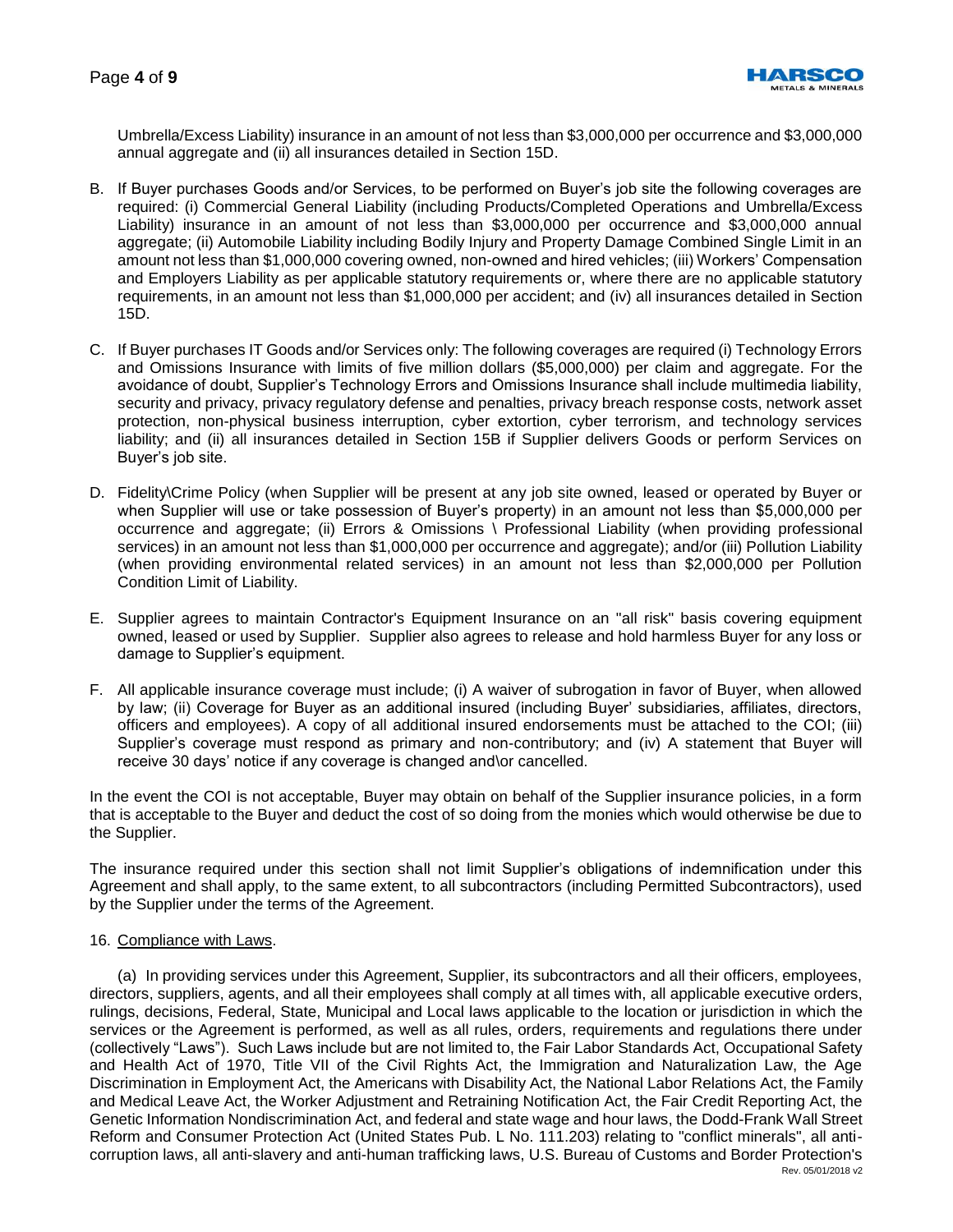

Customs Trade Partnership Against Terrorism program, all US anti-boycott laws and regulations, including, but not limited to, the Export Administration Act and the Internal Revenue Code, all US Export controls, and all environmental laws, among others, all as amended. To the extent applicable, this Agreement incorporates by reference the affirmative action clauses for minorities and females, 41 C.F.R. § 60-1.4; for veterans of the Vietnam-Era, 41 C.F.R. § 60-250.4; 41 CFR §§ 60‐300.5(a) and 60‐741.5(a) and for individuals with disabilities, 41 C.F.R. § 60-741.4, including all applicable regulations, rules, and orders issued thereunder.

(b) Supplier represents and warrants that it has implemented appropriate policies and programs to ensure compliance with Laws.

(d) Upon execution of this Agreement and thereafter upon request by Buyer, Supplier shall provide certifications of compliance with Laws and certified by an officer of Supplier. Supplier shall immediately notify Buyer of any violations of Laws related to the Goods or Services.

(c) Supplier agrees to defend, with counsel satisfactory to HARSCO, indemnify and hold harmless HARSCO and its parent and subsidiaries, from and against any and all liabilities, losses, damages, costs, settlements, expenses, fees, including, but not limited to, attorneys' fees, or based on any claim, cause of action, proceeding, or allegation, from any person or party, including any governmental agency, ("Claims") arising from, or relating to, any actual or alleged violation of any Laws by Supplier, its Sub-Tier Vendors, and their officers, employees, directors, agents, and contractors. It is understood that such Claims can arise, for example, out of the hiring, assignment, retention and termination of any individual, whether deemed to be an employee or an independent contractor by Supplier or its sub-tier vendor.

Supplier assumes all responsibility for shipments of Goods requiring any government import clearance. Buyer may terminate this Agreement if any government authority imposes antidumping duties, countervailing duties or any retaliatory duties on the Goods. Supplier will indemnify and defend Buyer against all claims, cost, loss or expense resulting from Supplier's breach of this paragraph.

17. Supplier shall indemnify and defend Buyer from and against any and all claims, actions, judgments, damages, royalties, costs, including reasonable attorney's fees, and any other expenses arising in connection with the infringement or alleged infringement of any United States or foreign patent by the Goods and/or Services furnished hereunder or the unauthorized use or alleged unauthorized use of any trade secrets, proprietary know-how, or other proprietary rights incorporated in the Goods and Services furnished hereunder. Supplier shall reimburse Buyer for any reasonable legal or other expenses reasonably incurred by Buyer in connection with the investigating or defending of any loss, claim, damage, liability or action referred to in this paragraph.

18. Buyer's Property. Any of Buyer's property delivered to Supplier for Supplier's performance of this Agreement, including, without limitation, blueprints, patterns and tools, shall remain Buyer's property and Supplier is responsible to return them to Buyer in the same condition as received upon request of Buyer.

19. Confidential Information. All non-public, confidential or proprietary information of Buyer, including, but not limited to, trade secrets, technology, information pertaining to business operations and strategies, and information pertaining to customers, pricing, and marketing (collectively, "Confidential Information"), disclosed by Buyer to Supplier, whether disclosed orally or disclosed or accessed in written, electronic or other form or media, and whether or not marked, designated or otherwise identified as "confidential," in connection with the provision of the Goods and/or Services and this Agreement is confidential, and shall not be disclosed or copied by Supplier without the prior written consent of Buyer. This Agreement is a matter of Confidential Information, and Supplier shall strictly protect the confidentiality hereof. Confidential Information does not include information that is in the public domain, known to Supplier at the time of disclosure, or rightfully obtained by Supplier on a non-confidential basis from a third party. Supplier shall use the Confidential Information only for the purpose of providing the Goods and/or Services under this Agreement. In addition to any other rights and relief available to Buyer, Buyer shall be entitled to injunctive relief for any violation of this Section 19.

Rev. 05/01/2018 v2 20. Liens. Supplier shall promptly pay and discharge all claims and demands for Services performed and Goods furnished in performance of this Agreement. Supplier shall furnish Buyer with complete releases and waivers of all liens prior to final payment and shall protect and indemnify Buyer from and against all liens that may be filed in connection herewith. Buyer reserves the right to satisfy and obtain the release of any liens filed as a result of Services performed or Goods furnished in performance of this Agreement. If Buyer elects to satisfy any such lien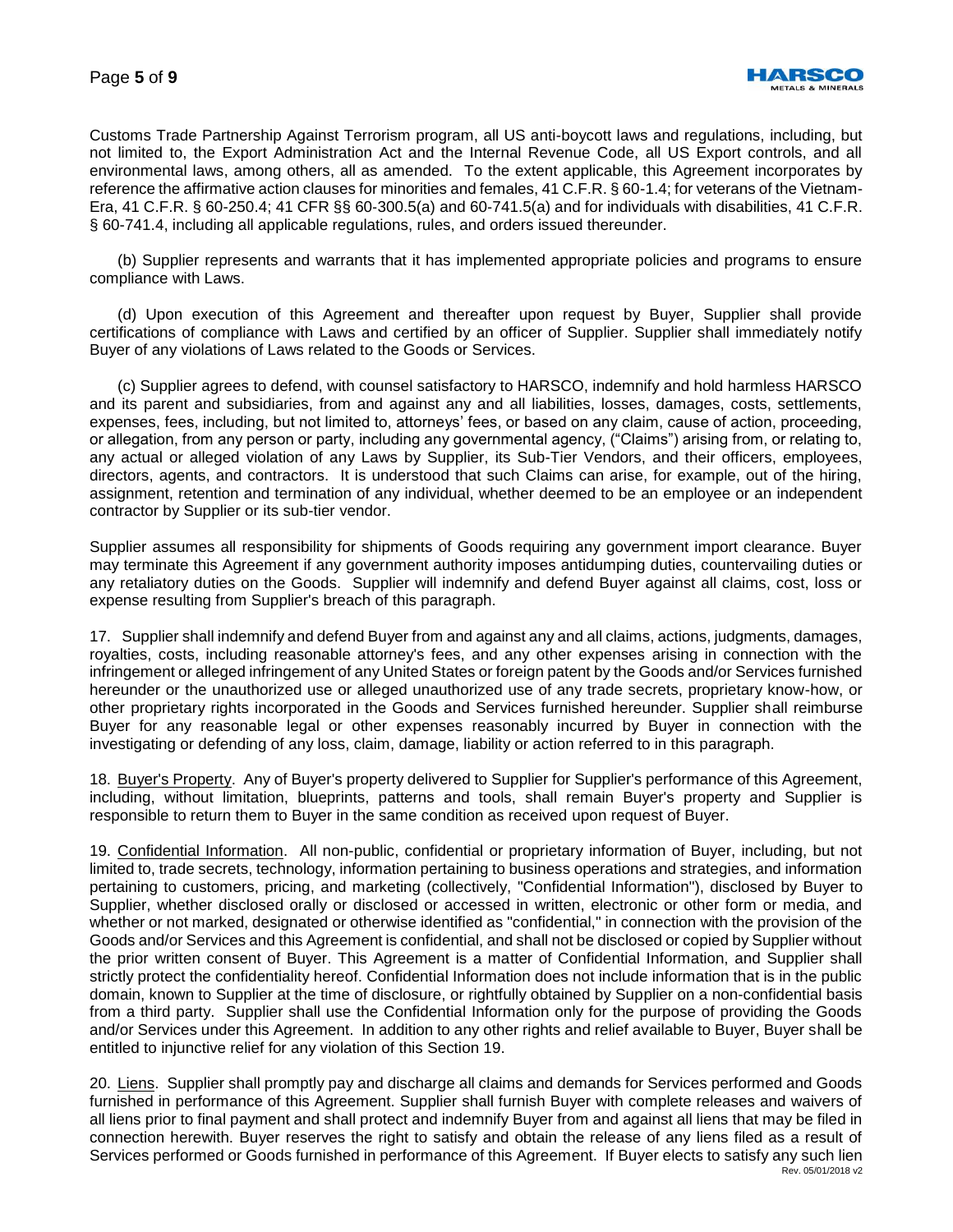

and obtain a release, and set off such sums paid by Buyer to against sums otherwise payable by Buyer to Supplier hereunder.

21. Force Majeure. Fires, floods, accidents, labor disturbances, riots, war conditions, nuclear incidents, acts of God, acts or requirements of governmental or civil authority, laws or regulations, accidents at Buyer's facilities or Delivery Location, involuntary cessation of operation of any of Buyer's customer's plants for any reason, or other causes beyond the reasonable control of Buyer which render Buyer unable to receive the Goods and/or Services covered by this Agreement will permit Buyer at its option to cancel this order by notice to Supplier, without liability of Buyer to Supplier for such cancellation. In the event of a force majeure event that impairs Supplier's ability to perform hereunder, Supplier shall be responsible for obtaining replacement items or services at its own cost and expense, including any increased costs of obtaining items or services beyond those set forth in any Purchase Order or agreement between Buyer and Supplier.

22. Remedies and Waiver. All remedies provided for in this Agreement are cumulative and are in addition to any other remedies provided at law or in equity. Any waiver or failure by Buyer to require strict compliance with any of the provisions hereof shall not operate as a waiver of Buyer's right to insist upon strict compliance therewith thereafter.

23. Termination. Buyer may at any time, with fifteen (15) days' prior written notice, terminate this Agreement. In the event such termination is not due to the default or breach of Supplier hereunder, any claim arising out of such termination shall be settled exclusively by Buyer reimbursing Supplier for documented costs actually and properly incurred by Supplier for the purchase, assembly or manufacture of the Goods (with due allowance for their salvage value after Buyer has had full opportunity to recommend disposition), or for Services actually provided. In the event such termination is due to the default of breach of Supplier hereunder, Buyer shall have no liability to Supplier and Buyer shall have all rights and remedies against Supplier as provided under this Agreement and under applicable law.

### 24. Conflict Minerals.

- a) Definitions
- i) "Buyer's Policy" means the Buyer's Conflict Minerals Policy as may be updated by Buyer from time to time.
- ii) "Conflict Minerals Regulations" means the Dodd-Frank Wall Street Reform and Consumer Protection Act (United States Pub. L No. 111.203) and its implementing regulations.
- iii) "Conflict Minerals" means tin, tantalum, tungsten, gold and any other mineral or its derivatives determined by the U.S. Secretary of State to be financing conflicts in the Democratic Republic of Congo or adjoining countries for the purposes of Section 1502 of the Conflict Minerals Regulations.
- iv) "Sub-supplier" means any party that supplies raw materials or other products to Supplier that are incorporated in the products supplied to Buyer under this Agreement.

b) Buyer expects that suppliers of products containing Conflict Minerals will commit to sourcing those materials from environmentally and socially responsible sources. Supplier shall comply with all applicable Conflict Minerals Regulations and Buyer's Policy furnished to Supplier from time to time. Without limiting the foregoing, Supplier shall:

- i) Upon execution of this Agreement and thereafter upon request by Buyer, furnish to Buyer a completed Conflict Minerals report using the EICC-GeSI reporting template or such other template as Buyer provides to Supplier for that purpose. The report shall be certified by an officer of Supplier.
- ii) Have and maintain in place throughout the term of this Agreement its own Conflict Minerals policies and procedures to ensure compliance with the Conflict Minerals Regulations and the Buyer's Policy and enforce them where appropriate.
- iii) Work with its Sub-suppliers to ensure traceability of Conflict Minerals within their products back to the smelter and mine.
- iv) Maintain traceability data for all tiers of the supply chain for at least five years and make the same available to Buyer or its auditor upon request. The record keeping, audit and other related terms and obligations set out in any applicable audit shall apply to the Supplier's compliance with this section and, without limitation, shall extend to all Goods provided by the Supplier in connection with this Agreement.
- v) In each contract with its Sub-suppliers, include obligations equivalent to those imposed on Supplier in this section (including this paragraph  $24(b)(v)$ , with the intent that the obligations will flow down to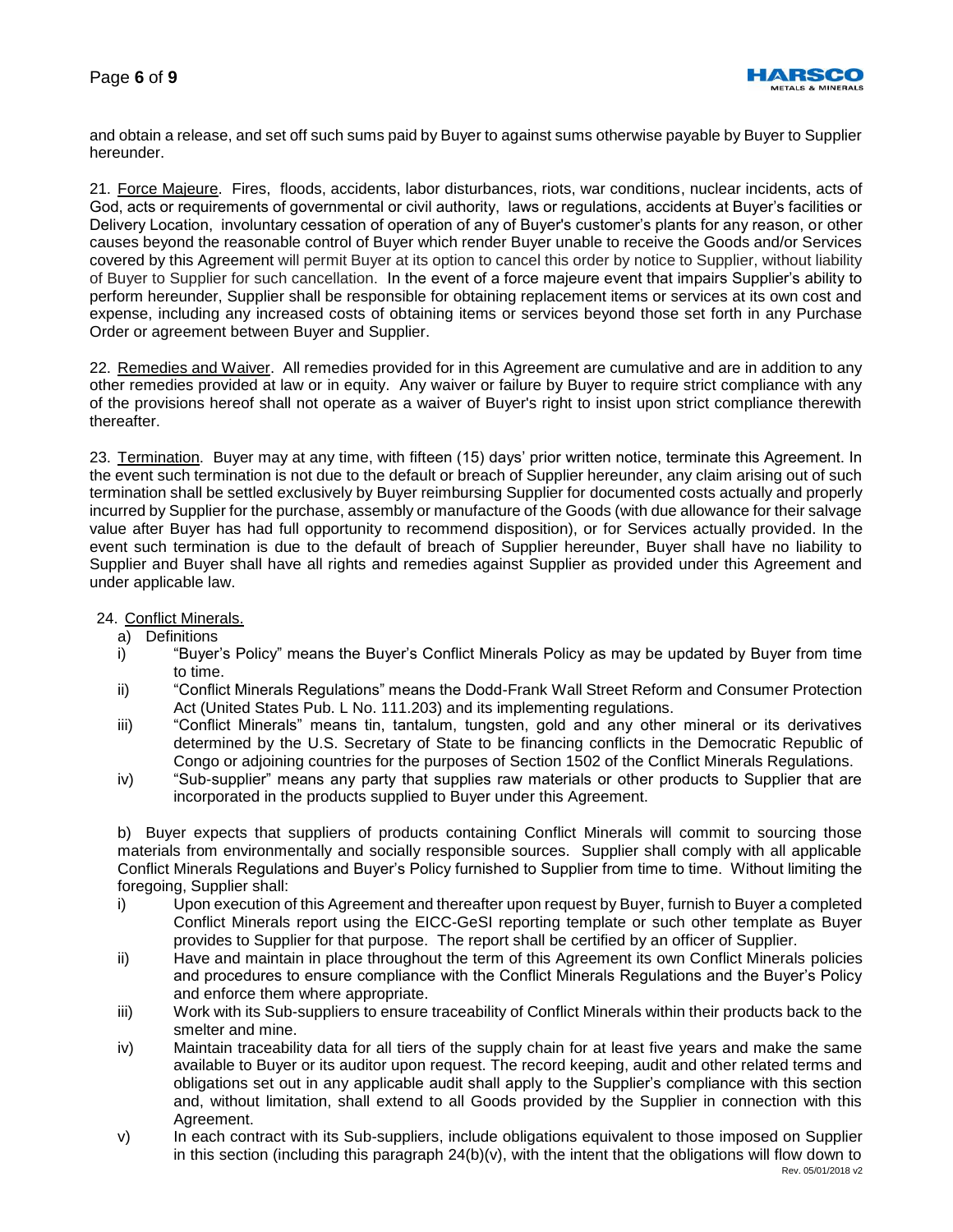

all of Sub-supplier's own suppliers and subcontractors in the supply chain) in each case for the benefit of Buyer, such provisions to be directly enforceable Buyer.

- vi) If requested, provide Buyer and/or its auditor with any reasonable assistance, at Buyer's reasonable cost, to enable Buyer or the auditor to perform any activity required by any relevant government or agency in any relevant jurisdiction for the purpose of compliance with any of the Conflict Minerals Regulations or Buyer's Policy.
- vii) Notify Buyer immediately if Supplier becomes aware that any of the Goods supplied to Buyer contains Conflict Minerals that originated in covered countries (as defined in the Conflict Minerals Regulations) and that have not previously been disclosed to Buyer in a Conflict Minerals report.

### 25. Supply Chain Security Compliance.

- a) The U.S. Bureau of Customs and Border Protection ("CBP") has created the Customs Trade Partnership Against Terrorism ("C-TPAT") program in which the U.S. Government and business will work to protect the supply chain from the introduction of terrorist contraband (weapons; explosives; biological, nuclear, or chemical agents, etc.) in shipments originating from off-shore of the United States to Buyer, drop shipments to its Sub-suppliers, or drop shipments to its customers originating from off-shore of the United States. Buyer participates in the C-TPAT program.
- b) Supplier shall ensure shipments made in connection with this Agreement are conveyed through transportation providers that are certified under the U.S. CBP C-TPAT program or otherwise approved by Buyer.
- c) In addition to other requirements of this Agreement, Supplier shall ensure the physical integrity and security of all shipments under this Agreement against the introduction of harmful or dangerous materials, drugs, contraband, weapons, or weapons of mass destruction or introduction of unauthorized persons in transportation conveyances and/or containers. Such measures shall include, but are not limited to: physical security of the Supplier's manufacturing, packing, shipping, and storage; restriction of access of unauthorized persons to such areas; screening of personnel involved in any related supply chain activities to the maximum of limits of applicable laws and regulations; and development, implementation, and maintenance of procedures to protect the physical integrity and security of all shipments.
- d) Upon request, Supplier shall provide to Buyer reasonable evidence of compliance with this section.
- e) Supplier shall include paragraphs (b) through (d) of this section 25, or equivalent provisions, in all lower tier subcontracts involving shipments related to this Agreement.

# 26. Supply Chain: Anti-Slavery and Human Trafficking

- a) In performing its obligations under this Agreement, the Supplier shall:
	- i) comply with all applicable anti-slavery and human trafficking laws, statutes, regulations and codes from time to time in force; and
	- ii) have and maintain throughout the term of this Agreement its own policies and procedures to ensure its compliance; and
	- iii) ensure that each of its subcontractors (including Permitted Subcontractors), suppliers, Sub-suppliers (as defined in this Agreement) and other participants in its supply chains shall comply with all applicable anti-slavery and human trafficking laws, statutes, regulations and codes from time to time in force.
- b) The Supplier represents and warrants that at the date of this Agreement neither the Supplier nor any of its officers, employees, Permitted Subcontractors or other persons associated with it:
	- i) has been convicted of any offence involving slavery and human trafficking; and
	- ii) to the best of its knowledge, has been or is the subject of any investigation, inquiry or enforcement proceedings by any governmental, administrative or regulatory body regarding any offence or alleged offence of or in connection with slavery and human trafficking.
- c) The Supplier agrees that throughout the term of this Agreement it shall implement due diligence procedures for its subcontractors (including but not limited to Permitted Subcontractors), suppliers, Subsuppliers and other participants in its supply chains, to ensure that there is no slavery or human trafficking in its supply chains.
- d) Buyer may request, that Supplier shall prepare and deliver to Buyer, by 31 December each year, an annual slavery and human trafficking report setting out the steps it has taken to ensure that slavery and human trafficking is not taking place in any of its supply chains or in any part of its business. The report shall be certified by an officer of Supplier.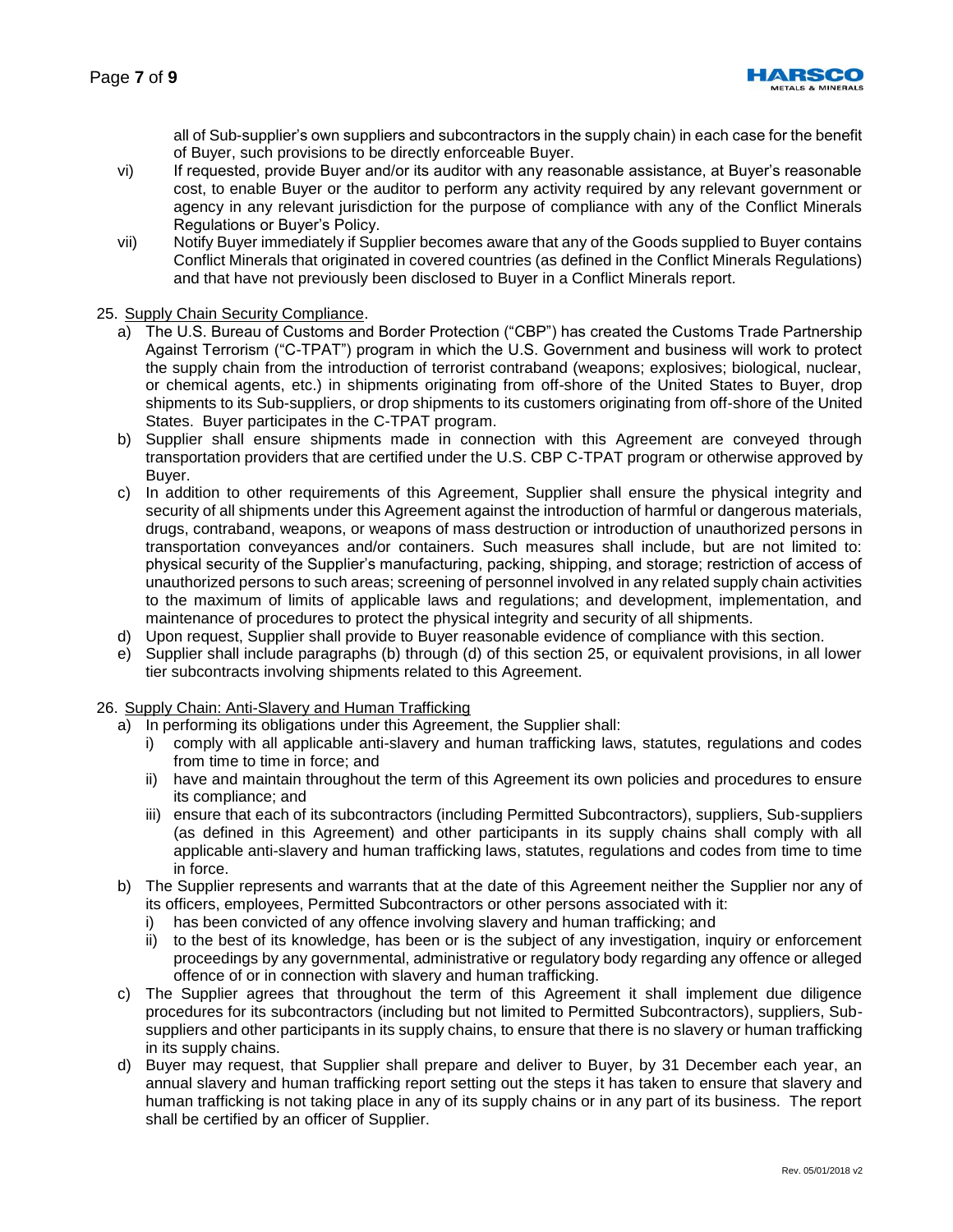

27. Anticorruption. Supplier, its officers, directors, and employees, and anyone for whose acts or defaults they may be vicariously liable or anyone acting on behalf of any of them, shall not make payments in violation of any applicable anti-bribery law in connection with or in any way relating to or affecting this Agreement. Supplier acknowledges that international anti-corruption laws, including the U.S. Foreign Corrupt Practices Act (the "FCPA"), the U.K. Bribery Act and the Brazil Clean Companies Act, among others, prohibit any direct or indirect payment of money or anything of value to any government official, international organization, political party, party official or candidate for political office, or private individual for the purpose of obtaining, retaining or directing business or securing any improper advantage. Supplier represents and warrants that in the performance of its obligations under this Agreement or otherwise in connection with this Agreement it has not made and agrees that it shall not make any such prohibited payment. Supplier will indemnify Buyer from and against all losses, liabilities, damages, deficiencies, judgments, assessments, fines, settlements, costs and expenses (including, but not limited to, legal costs) that Buyer suffers or incurs arising from or related to any violation of the Foreign Corrupt Practices Act, or any other applicable anti-corruption law or regulation, by Supplier, its officers, directors, and employees, and anyone for whose acts or defaults they may be vicariously liable or anyone acting on behalf of any of them.

28. Due Diligence. Supplier understands and agrees that Buyer, at its own discretion, or a third party retained by Buyer may perform periodic due diligence or monitoring on the Supplier and any relevant employee. Supplier must fully cooperate with any due diligence screening and monitoring that may be conducted. If Buyer, in its sole discretion, is not satisfied with the results of any due diligence screening or monitoring for any reason, Buyer shall have the right to terminate this Agreement immediately by providing notice to Supplier.

29. Data Protection. Supplier shall comply with all applicable data protection legislation in relation to the provision and receipt of Services and the sale and purchase of any Goods under this Agreement.

30. Hazardous Materials and Material Safety Data. "Hazardous Material" means any hazardous material or waste, toxic substance, pollution or contamination. Supplier is responsible for any Hazardous Material that Supplier or any of its Permitted Subcontractors creates, brings to or releases upon or near the Buyer's facilities or Delivery Location. Supplier shall indemnify, defend and hold harmless the Buyer against and from all damages caused or contributed to by any Hazardous Material for which Supplier is responsible pursuant to this Section 30 and applicable Law. Supplier agrees to comply with Federal OSHA Hazard Communication Standards, 29 CFR 1926.59 and 29 CFR 1910.1200, which require that manufacturers, importers and distributors properly label all containers of hazardous materials or components and furnish a Material Safety Data Sheet (MSDS) for each Hazardous Material supplied. Revised MSDSs must be submitted to Buyer when there is a change in composition or when significant new information concerning Hazardous Materials or ways to protect against hazards becomes known.

31. Relationship of the Parties. Nothing herein shall be construed to create a joint venture or partnership between the parties hereto or an employee/employer relationship. Supplier shall be an independent contractor pursuant to this Agreement. Neither party hereto shall have any express or implied right or authority to assume or create any obligations on behalf of or in the name of the other party or to bind the other party to any contract, agreement or undertaking with any third party.

32. Assignment. Buyer may, in its sole discretion, assign its rights and obligations hereunder to any third party or to any successor to all or substantially all of its business. Supplier may assign its rights and obligations hereunder only with the prior written consent of Buyer.

33. No Third-Party Beneficiaries. This Agreement is for the sole benefit of the parties hereto and their respective successors and permitted assigns and nothing herein, express or implied, is intended to or shall confer upon any other person or entity any legal or equitable right, benefit or remedy of any nature whatsoever under or by reason of this Agreement.

Rev. 05/01/2018 v2 34. Governing Law, Jurisdiction and Venue. This Agreement shall be governed by and construed in accordance with the laws of the Commonwealth of Pennsylvania. Any legal suit, action or proceeding arising out of or relating to this Agreement shall be instituted in the United States of Distract Court located in the Middle District of Pennsylvania or the courts of the Commonwealth of Pennsylvania located in Cumberland County, Pennsylvania, and each party irrevocably submits to the exclusive jurisdiction of such courts in any such suit, action or proceeding. To the fullest extent allowed by law, each party hereby irrevocably waives the right to any jury trial